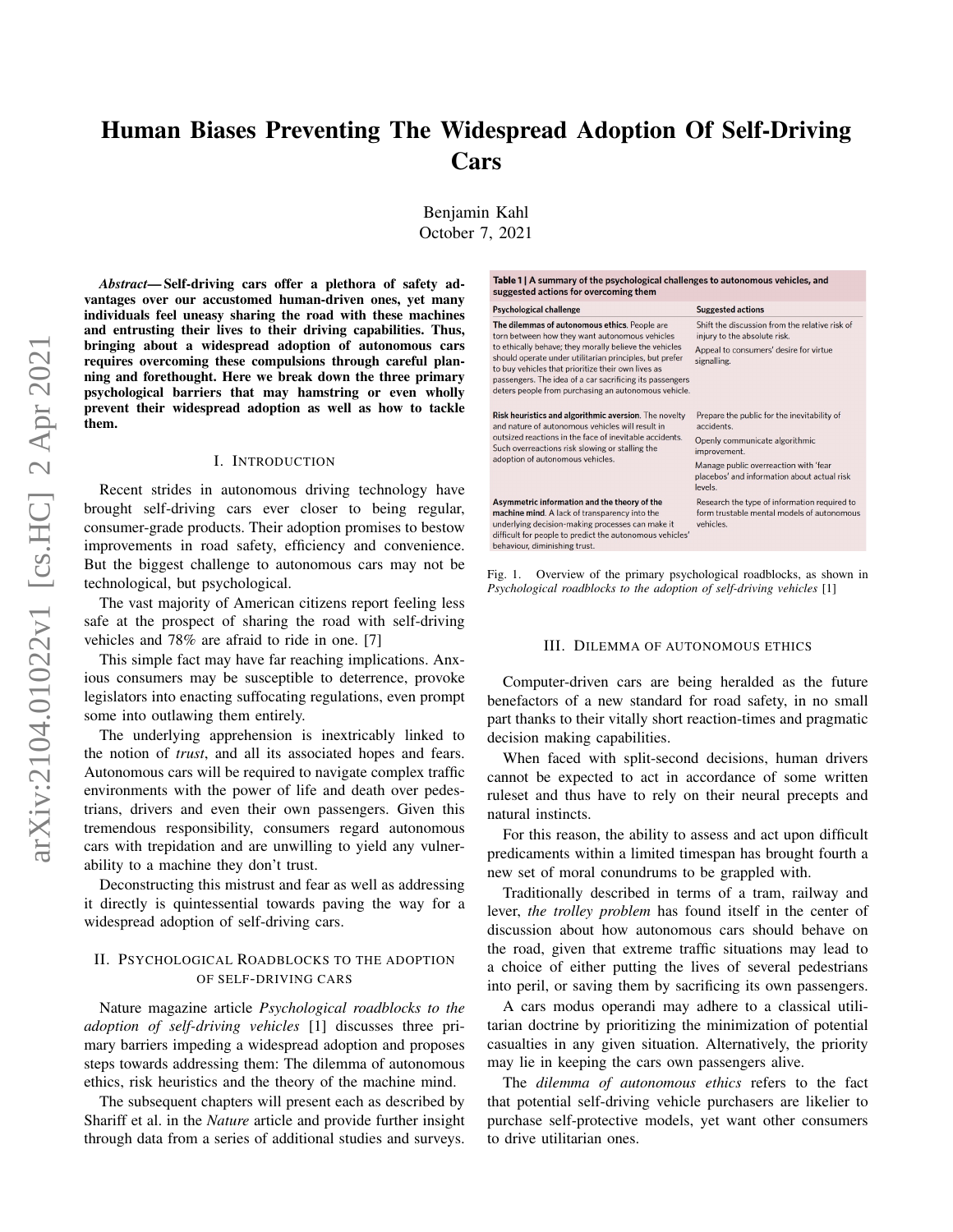Potential utilitarian  $AV<sup>1</sup>$  $AV<sup>1</sup>$  $AV<sup>1</sup>$  buyers might be prompted to think twice when confronted with the thought that their car may one day decide to harm them.

# *A. Potential counter-measures*

While government-imposed regulations may be required to enforce a utilitarian doctrine, they may also bring unintended side effects, as most consumers disapprove of such regulations [2].

In addition, disallowing generally preferred self-protective vehicles may induce a delay in the widespread adoption of AVs, negating the potential lives saved by utilitarian models in the first place.

Shariff et al. assert that, in order to alleviate consumer deterrence, people need to feel both safe and virtuous about their AV ownership.

In order to invoke a sentiment of safety, it is imperative to keep the public informed on the overall safety benefits that self-driving vehicles can provide as well as highlighting the exceeding rarity of self-sacrifice scenarios.

To beseech a feeling of virtue, Shariff et al. suggest to mimic the appeal of virtue signalling, which has already found success in the marketing strategies of electric car manufacturers.

Vehicles such as the *Toyota Prius* and the *BMW i*-Series exhibit highly recognizable, unique shapes and colorschemes on their exterior designs in order to allow their owners to signal to the public their environmental commitment. Analogously, utilitarian AVs may allow them to signal their *ethical* commitment.

# *B. Social Dilemma of AVs*

This inherently social dilemma is further examined in the *Science Journal* article *The Social Dilemma of Autonomous Vehicles* [2] through a series of 6 surveys that closely emulate the *Moral Machine Experiment* [3], although with a significantly smaller sample size and somewhat more specific inquiries.

The results from the first and second study (see fig. [2\)](#page-1-1) clearly demonstrate the presence of overwhelming support for a utilitarian driving model, given the large preference for loss-minimizing choices. When confronted with the question of how AVs will actually behave, participants' responses were far more spread out, suggesting that AVs are believed to act in a less utilitarian manner than they should be.

The third study examines consumer preference for purchasing minimize or self-protective vehicles if the participant imagined themselves either alone, with a coworker or their family in the car. The results depicted in fig. [2](#page-1-1) bring fourth following observations:

• Despite overwhelming agreement with a lossminimizing morality, the willingness to buy such a car is considerably lower.



<span id="page-1-1"></span>Fig. 2. Results from studies 1-4 as presented in *The social dilemma of autonomous vehicles*[2]

- Agreement with loss-minimizing morality is palpably and negatively affected by the presence of a coworker or family member in the car.
- The willingness to purchase a self-protective vehicle increases in reverse proportion to the willingness of buying a loss-minimizing car.

Despite the willingness to purchase self-protective cars surpassing the willingness to buy minimize cars for multiple passengers, there is still a slight a preference for utilitarian ones if the participants imagine themselves alone.

This observation is of particular importance when considered in parity with the fact that average car occupancy rates lie well below 1.5 [4], meaning most cars are driven alone.

Furthermore, an increased amount of passengers also dramatically decreases the likelihood of a self-sacrifice scenario, as an AV with 4 passengers would have to put the lives of *at least* 4 pedestrians at risk in order to warrant such a maneuver.

# IV. RISK HEURISTICS

Ever increasing adoption rates and higher amounts of AVs on the road will inevitably lead to to an increase in AV-related traffic accidents, despite their substantial safety advantages over human-driven cars.

However, due to their novelty, AVs will find a spotlight shone upon any traffic accident they are a part of (particularly lethal ones) in the form of disproportionately outsized media coverage.

Similarly to coverage on airplane crashes, AVs may find themselves stigmatized by the sheer amount of detrimental headlines and news articles which amplify peoples' fears by tapping into their

<span id="page-1-0"></span><sup>1</sup>AVs (autonomous vehicles) may include other vehicles than privately owned cars. For the sake of brevity the term *AV* will be used synonymously to *autonomous car* throughout the remainder of this document.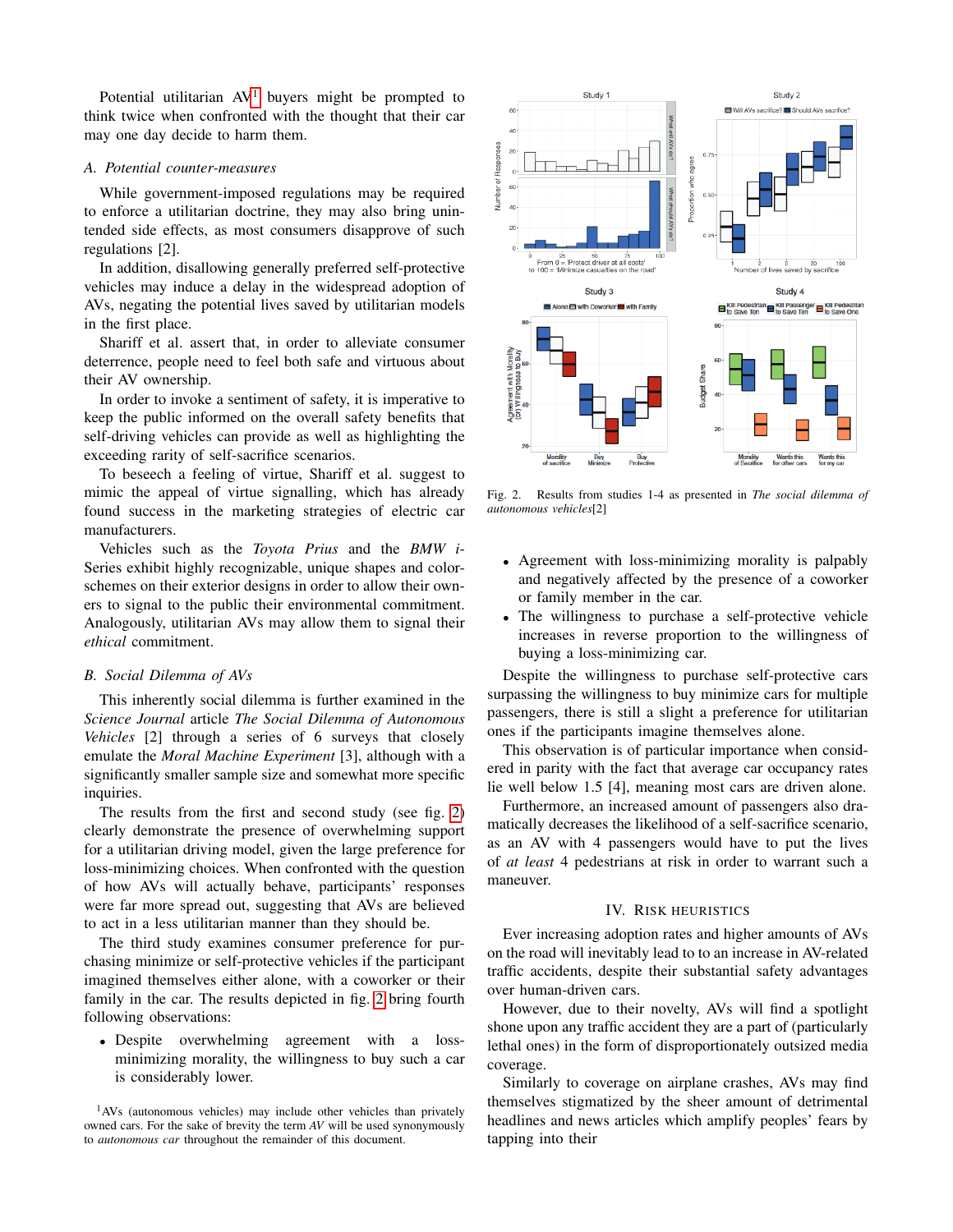- *Availability bias*, which is the tendency to perceive examples of risks that come to mind easily as more representative than they genuinely are.
- *Affective bias*, which causes risks to be perceived as larger if they evoke vivid emotional reactions.
- *Algorithm aversion*, the tendency of people to loose faith in erroneous algorithms faster than in humans making similar mistakes.
- *Overconfidence in ones own performance*, something highly prevalent in the driving domain in particular.

The exalted anxiety caused by negative media coverage paired with overconfidence in ones' own ability to stay out of accidents may compromise the financial feasibility of consumer-grade self-driving cars.

# *A. Potential counter-measures*

Shariff et al. propose to prepare the public for the inevitability of AV accidents by not promising infallibility while still emphasizing the safety advantages AVs bring to the table.

Furthermore, legislators are to resist capitulating on peoples' fears and instead opt for the implementation of *fearplacebos*. (High-visibility, low-cost concessions that do the most to quench public trepidation without posing a real obstacle to AV manufacturers.)

## *B. Blame distribution in dual-error cases*

2016 brought this problem into the foreground with the first level [2](#page-2-0) AV traffic fatality<sup>2</sup> in America, where a Tesla Model S engaged in *Autopilot mode* crashed into an 18-wheel tractor-trailer killing its owner and only passenger.

The incident sparked a wave of news articles from every major news organization in the US, a level of coverage that none of the over 40 thousand US traffic fatalities that year came even close to achieving.

In their official statement addressing the crash, Tesla claimed that *"neither Autopilot nor the driver noticed the white side of the tractor trailer against a brightly lit sky, so the brake was not applied"*[9], suggesting that both the human and machine driver should have taken action but neither did. Both drivers made a mistake.

Despite this, a considerable amount of the published news articles were remarkably skewed towards blaming the human driver. Unsubstantiated rumors began circulating that the driver had been watching a movie[10][11][12] whilst on the road and had gotten multiple previous warnings[13]. Even the victims family themselves placed no blame on the car[14], despite having substantial grounds for a lawsuit[15].

The exact nature of blame distribution in dual-error cases between human and machine is examined in *Blaming humans in autonomous vehicle accidents: Shared responsibility across levels of automation* by Awad et al. through a series of studies.

The studies differentiate between a two types of drivers for each car: The *primary driver* possesses general control over the vehicles' steering and acceleration at all times. If a mistake is made by the primary driver, it is the *secondary drivers* obligation to intervene and prevent aforementioned mistake by overriding the primary drivers actions.



<span id="page-2-1"></span>Fig. 3. Scenarios regarded within the studies of *Blaming humans in autonomous vehicle accidents: Shared responsibility across levels of automation*[5]

Figure [3](#page-2-1) lists all permutations of the regarded 2-driver scenarios, where H stands for human drivers and M for machine drivers. Thus, the MH scenario (Machine primary, human secondary) would correspond to the aforementioned Tesla Autopilot and the HM to the *Toyota Guardian* system. Non critical cases (H, M, HH and MM) are merely taken for reference.

Fig. [3](#page-2-1) also shows the two types of regarded accidents:

*1) Bad Intervention:* In a *bad intervention* accident the primary driver does not make a mistake. Instead, the secondary driver issues a faulty override which ultimately causes a crash.

As can be observed in fig. [4,](#page-3-0) the single mistake nature of this scenario leads to the vast majority of test participants placing the blame on the secondary driver.

*2) Missed Intervention:* A *missed intervention* accident follows the pattern of the above mentioned 2016 Tesla crash: The primary driver makes a mistake, putting the car in peril. However the secondary driver fails to identify said mistake and thus does not intervene.

The results shown in fig. [4](#page-3-0) put on display that, no matter the type of accident and the allocation of roles (HM/MH), participants had a clear tendency to place more blame on the machine driver than the human driver. The *man-in-the-loop* is blamed more than the *machine-in-the-loop*.

Awad et al. conclude that, *"while there may be many psychological barriers to self-driving car adoption, public over-reaction to dual-error cases is not likely to be one of*

<span id="page-2-0"></span> $2$ As per the NHTSA[8]: A level 2 AV can itself control both steering and breaking/accelerating. The human driver must continue to pay full attention ("monitor the driving environment") at all times and perform the rest of the driving task. It is considered to be a form of *automated driving*, but not fully *autonomous driving*.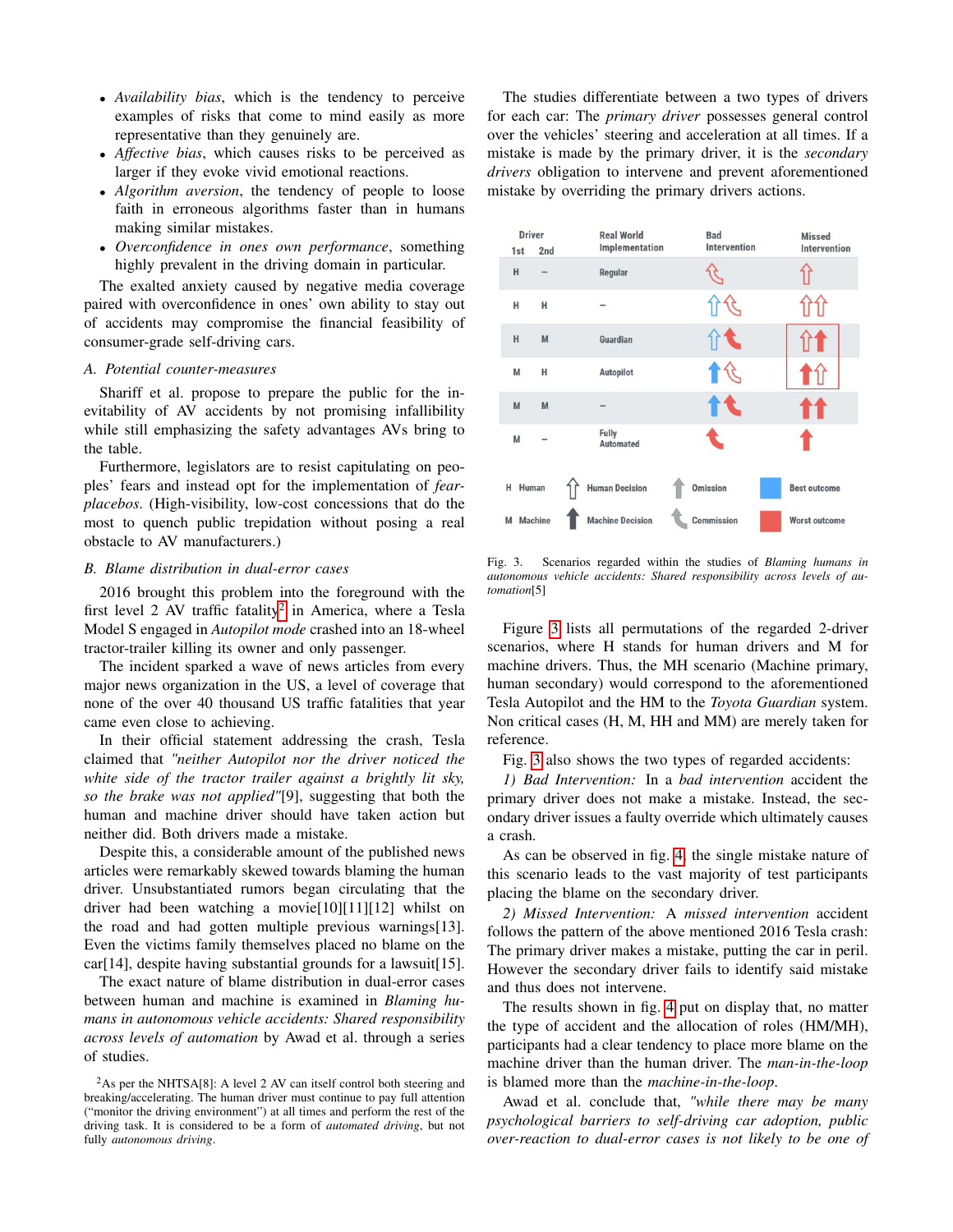

<span id="page-3-0"></span>Fig. 4. Results from the studies conducted in *Blaming humans in autonomous vehicle accidents: Shared responsibility across levels of automation*[5]. S1 and S2 refer to different studies.

*them. In fact, we should perhaps be concerned about public under-reaction"*.

While bad intervention cases may be causal to the underlying psychological roadblock, the diminished blame on AV manufacturers in missed intervention cases may bring a different set of problems with it. It may, for instance, prompt manufacturers to design their Guardian systems more passively, as to avoid bad intervention failures and allocating traffic accidents caused by their systems further towards the missed-intervention spectrum.

In addition to the lesser pressure on manufacturers to perform, the foregoing disbalance may induce societal level responses to this trend. With the majority of the blame being allocated on the human, people may train themselves to drive so that, in the case of a crash, the blame would befall on the machine. (By, for example, not attempting to correct a faulty bad intervention.)

## V. LACK OF TRANSPARENCY

The final roadblock presented by Shariff et al. is the lack of transparency into the machine decision making process and the lack of trust inherently caused by it.

A central part of this barrier is the information asymmetry of consumers being highly aware of the individual flaws and failures within the AV domain, yet blissfully unaware of the plethora of small successes and optimizations.

Partially fuelled by the black-box nature of machine learning algorithms, the scarcity of exact knowledge into how AVs make their decisions turn them into unpredictable agents. This causes not just potential customers but also other road participants to approach AVs with some trepidation in regular traffic environments.

On the other hand, providing the public with a full disclosure of information about how AVs work internally would simply overwhelm the average consumer with the tremendous amount of technical details and intricacies that go into developing a self-driving vehicle.

The solution proposed by Shariff et al. is to conduct specialized research into what type of information a consumer should be exposed to in order to form trustworthy bonds between humans and machines, and what information should remain obscured through a series of abstractions and simplifications.

To some extent, the lack of transparency and predictability of AV decision making may also be linked to the disproportionate amount of attention placed of fringe moral scenarios, such as the trolley problem.

# *A. Moral preferences for AVs*

The data portrayed in fig. [2](#page-1-1) (Roadblock 1) seems to suggest that people have a general preference for strictly utilitarian driving models, but here participants were confronted with classical trolley-problem dilemmas where the choice is binary and the outcome probability is absolute.

In the publication *How Should Autonomous Cars Drive? A Preference for Defaults in Moral Judgments Under Risk and Uncertainty*[6] Meder at al. claim that the abstract nature of such dilemmas are highly unrealistic and thus inadequate for the purpose of modelling how AVs should drive.

The trolley problem is typically presented as a choice between *action* (pulling a lever to prevent a larger number of deaths but actively cause a different set of people to die) or *inaction* (abstain from any action that may cause harm to someone but allow a greater number of people to be harmed). In the domain of AVs, the problem can be modelled as either staying in lane and harming a pedestrian that is crossing the street or swerving to the side and possibly crash into a bystander standing on the sidewalk.

Neither human-driven nor computer-controlled cars can possibly assess the exact outcome of any situation with flawless precision, thus these decisions have to be made on a probabilistic basis at best. In their paper, Meder et al. back this point up by quoting an engineer working on AVs:

*"It takes some of the intellectual intrigue out of the [trolley] problem, but the answer is almost always "slam on the brakes".... You're much more confident about things directly in front of you, just because of how the system works, but also your control is much more precise by slamming on the brakes than trying to swerve into anything." (Hern, 2016)*

This emphasizes a higher degree of uncertainty when certain actions (swerving) are taken in contrast to others (breaking). In order to discover how participants believe AVs should behave under such circumstances, the outcomes of the choices offered in these surveys were only probabilistically known or entirely unknown.

The study is divided into a set of two experiments:

*1) Experiment 1:* The predicament described to participants in experiment 1 follows the depiction in fig. [5:](#page-4-0)

A car (either human-driven or AV) is moving along a street when it suddenly encounters a pedestrian on the street in front of it. The chances of collision are assessed by the driver as either 20%, 50% or 80%.

The driver must now choose to either put on the brakes while staying in lane and cause a lethal accident with the above mentioned probability, or alternatively, it can try to swerve to the side and negate the chances of colliding with the pedestrian entirely. Instead, if the car swerves, there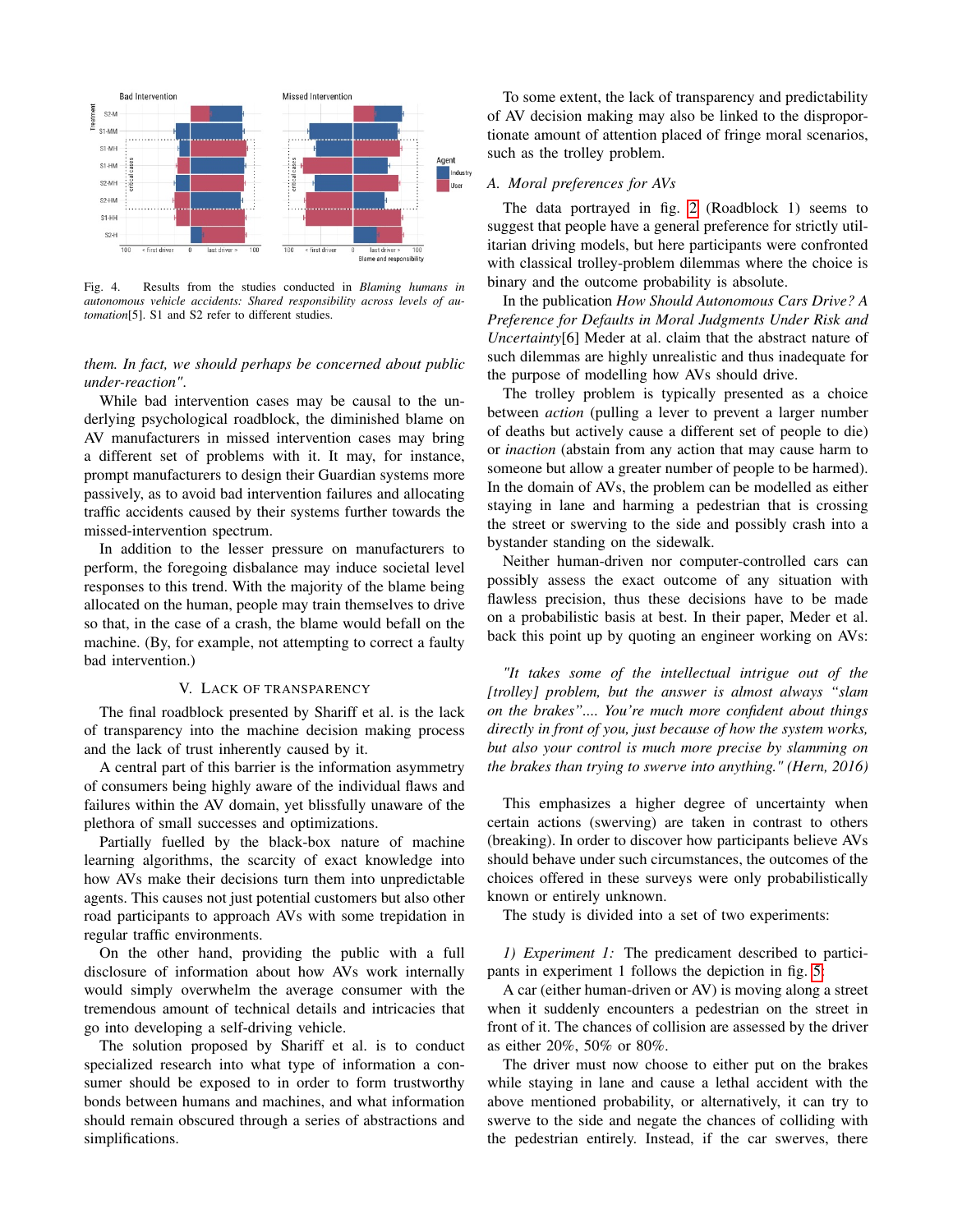

<span id="page-4-0"></span>Fig. 5. Predicament described in the first experiment of *How Should Autonomous Cars Drive? A Preference for Defaults in Moral Judgments Under Risk and Uncertainty*[6]. Depiction adapted from *The social dilemma of autonomous vehicles*[2]

is either a 50% or an unknown chance to collide with an unrelated bystander.

The survey was taken by a total of 1648 participants of which 872 were used in result analysis, as the remaining 776 either dropping out or were excluded on grounds of insufficient language proficiency or previous participation.

Each test subject was asked a series of 5 questions:

- Decision Preference: Should the car stay or swerve?
- Moral Judgement: How morally acceptable is it to stay or swerve?
- Swerving Threshold: Participants were asked to provide a minimum likelihood of collision at which to swerve.
- Probability Estimate: If the probability of collision with the bystander was unknown, participants were asked to provide an estimate.
- Decision Rule: What general rule should drivers follow in such situations?

Fig. [6](#page-4-1) shows the distribution of answers given to the first question. As one may expect, the proportion of people opting for the "swerve" option increases in relation to the chances of collision with the pedestrian.

However, rudimentary utilitarian arithmetic would yield a graph passing through the 50%-50% intersection, as the chances of killing either the pedestrian or bystander are equal. Instead, participants showed a higher preference for staying in lane and thus, evidently, did not adhere to a simple consequentialist analysis.

Equally noteworthy is the fact that, if the chances of collision with bystander were unknown, participants preferred the car to stay in lane, even if likelihood of collision with pedestrian were unusually high (80%). In addition, this



<span id="page-4-1"></span>Fig. 6. Results to first and second questions of experiment 1.

only holds true for AVs and not human drivers, meaning that, according to participants, AVs should be less prone to swerving maneuvers than their human counterparts.

A similar trend can be observed in the results of the second question, with almost all data-points hovering on the side of staying. Furthermore, most AV data-points are above those of human drivers, meaning that participants found it to be *more moral* for computer-driven cars to stay in lane than human-driven ones.



<span id="page-4-2"></span>Fig. 7. Proportion of participants answering "never swerve" to the third question of experiment 1.

Similarly, fig. [7](#page-4-2) shows that the proportion of people saying to "never swerve" was consistently higher for autonomous cars in the third question.

In light of the foregoing, it can be concluded that subjects placed a particular weight on a *default action* (putting on the brakes and staying in lane), even if this approach was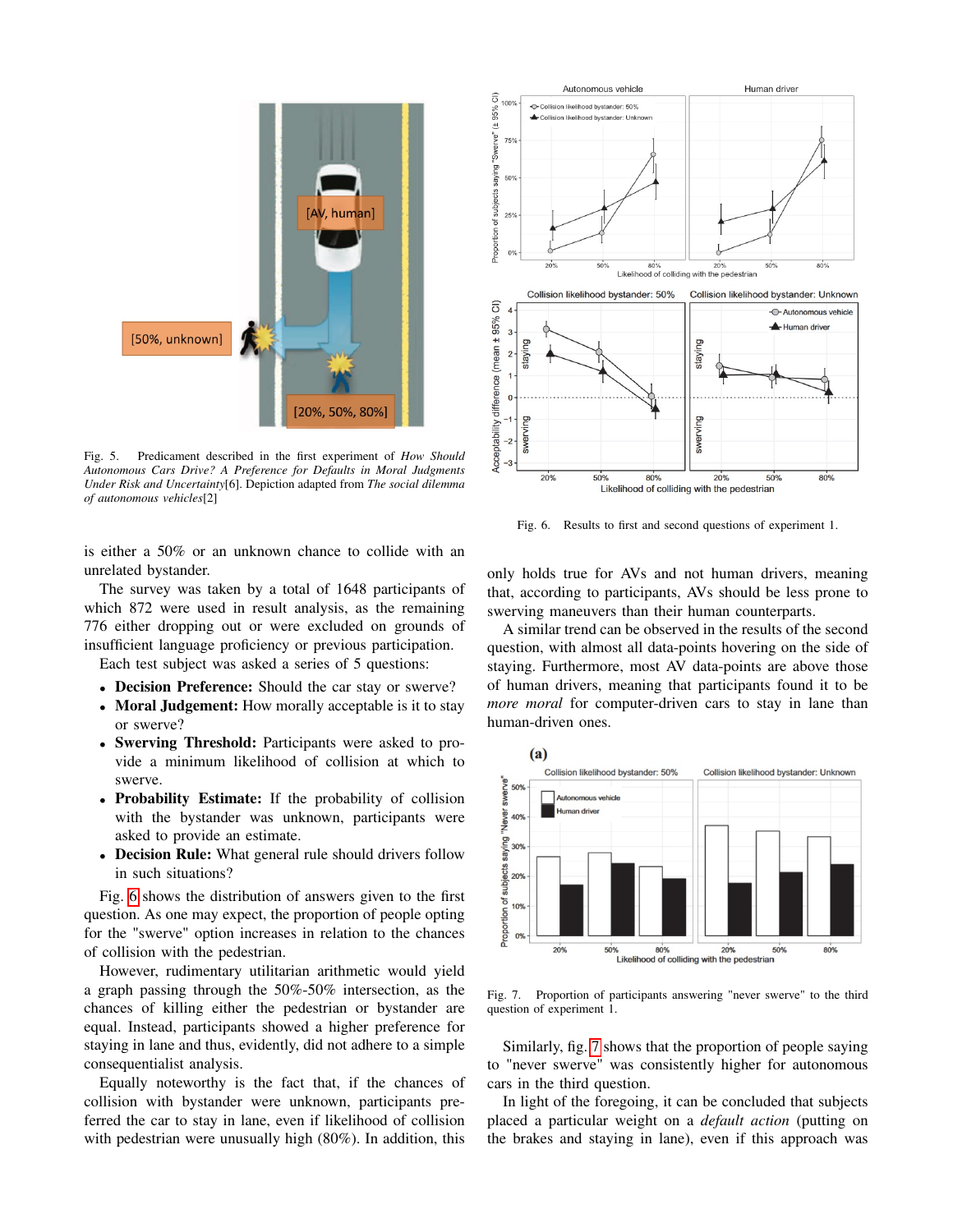not the loss-minimizing one.

*2) Experiment 2:* The second experiment was meant to verify whether if the foregoing findings held up with hindsight, meaning if these preferences remained when the outcome of the scenario was already known.

The described scenario follows the same pattern, though here only AVs are regarded and the estimated chances of collision were both either unknown or 50%. In addition the outcome (accident or no accident) with a taken action by the car (staying or swerving) were known to participants.



<span id="page-5-0"></span>Fig. 8. Moral judgement for AV actions from experiment 2.

When prompted for a moral judgement, the distribution of answers follows fig. [8.](#page-5-0) Evidently, the decrease in moral acceptability between collision and no collision is negligible if the car stayed in lane, yet decreased sharply if it swayed, thus the *hindsight effect* is significantly stronger for swaying scenarios.

The preference for default rules comes as a consequence of the underlying dichotomy between two different consequentialist rulesets:

- Simple Consequentialism: A simple consequentialist model functions in accordance to simple utilitarian arithmetic. The moral act is the one that statistically maximizes some social utility criterion. Only the direct consequences of that one particular act are considered.
- Rule Consequentialism: In a rule consequentilist model, the rightness of an action derives from whether if the action maximizes utility in a whole class of situations governed by a rule.

Applying a default rule such as *"putting on the brakes and staying in lane"* throughout all trolley-like scenarios increases the predictability of AVs and allows other drivers and pedestrians to adapt accordingly. If we instead desire the statistical minimization of casualties above all else, AV driving patterns become unpredictable and, as a result, untrustworthy, given that pedestrians and drivers could never foresee when a car may decide to harm them in pursuit of the greater good.

The tremendous amount of focus placed on highly unrealistic, statistically unlikely predicaments such as the trolley problem, may be a primary cause to the lack of trust, as it paints AVs in an unfamiliar, cold and calculating light.

## VI. CONCLUSIONS

The future adoption-rate of self-driving cars will entirely depend on customers' willingness to purchase them. Perceiving AVs as either dangerous, untrustworthy or immoral will cause these rates to suffer.

Disproportionate exposure to news articles and headlines on AV accidents may paint a picture of a death trap on wheels, despite all the brazen promises and claims on safety improvements. Mediating expectations may be the primary amendment to this issue by not promising infallibility and emphasizing the overall safety benefits.

Although consumer deterrence may come in consequence of extreme (bad intervention) cases, the looming threat of negative press coverage also ensures that manufacturers are kept under pressure to perform. The pedantic gaze provided by a critical press implies that AV manufacturers cannot simply shirk responsibility for their products' lapses, as they will be severely questioned about any and all shortcomings.

Furthermore, familiarizing AV driving patterns through the utilization of default actions and rules may be a quintessential step in pursuit of a trustworthy kinship between human and machine drivers.

#### **REFERENCES**

- [1] Shariff, Azim & Bonnefon, Jean-François & Rahwan, Iyad. (2017). "Psychological roadblocks to the adoption of self-driving vehicles". Nature Human Behaviour. 1. 10.1038/s41562-017-0202-6. URL: [ht](https://www.researchgate.net/publication/319630815_Psychological_roadblocks_to_the_adoption_of_self-driving_vehicles) [tps://www.researchgate.net/publication/3196308](https://www.researchgate.net/publication/319630815_Psychological_roadblocks_to_the_adoption_of_self-driving_vehicles) [15\\_Psychological\\_roadblocks\\_to\\_the\\_adoption\\_o](https://www.researchgate.net/publication/319630815_Psychological_roadblocks_to_the_adoption_of_self-driving_vehicles) [f\\_self-driving\\_vehicles](https://www.researchgate.net/publication/319630815_Psychological_roadblocks_to_the_adoption_of_self-driving_vehicles)
- [2] Bonnefon, Jean-François and Shariff, Azim and Rahwan, Iyad (2016), "The social dilemma of autonomous vehicles", American Association for the Advancement of Science, URL: [https://science.scie](https://science.sciencemag.org/content/352/6293/1573) [ncemag.org/content/352/6293/1573](https://science.sciencemag.org/content/352/6293/1573)
- [3] Awad, Edmond & Dsouza, Sohan & Kim, Richard & Schulz, Jonathan & Henrich, Joseph & Shariff, Azim & Bonnefon, Jean-François & Rahwan, Iyad. (2018). "The Moral Machine Experiment". Nature. 563. 10.1038/s41586-018-0637-6.
- [4] European Environment Agency EEA, "Occupancy rates of passenger vehicles", 2015, URL: [https://www.eea.europa.eu/data](https://www.eea.europa.eu/data-and-maps/indicators/occupancy-rates-of-passenger-vehicles/occupancy-rates-of-passenger-vehicles) [-and-maps/indicators/occupancy-rates-of-passen](https://www.eea.europa.eu/data-and-maps/indicators/occupancy-rates-of-passenger-vehicles/occupancy-rates-of-passenger-vehicles) [ger-vehicles/occupancy-rates-of-passenger-vehi](https://www.eea.europa.eu/data-and-maps/indicators/occupancy-rates-of-passenger-vehicles/occupancy-rates-of-passenger-vehicles) [cles](https://www.eea.europa.eu/data-and-maps/indicators/occupancy-rates-of-passenger-vehicles/occupancy-rates-of-passenger-vehicles)
- [5] Awad, Edmond & Levine, Sydney & Kleiman-Weiner, Max & Dsouza, Sohan & Tenenbaum, Josh & Shariff, Azim & Bonnefon, Jean-François & Rahwan, Iyad. (2020). Blaming humans in autonomous vehicle accidents: Shared responsibility across levels of automation. Nature Human Behaviour. 10.1038/s41562-019-0762-8. URL: [http](https://arxiv.org/abs/1803.07170) [s://arxiv.org/abs/1803.07170](https://arxiv.org/abs/1803.07170)
- [6] Meder, Björn & Fleischhut, Nadine & Krumnau, Nina-Carolin & Waldmann, Michael. (2018). "How Should Autonomous Cars Drive? A Preference for Defaults in Moral Judgments Under Risk and Uncertainty". Risk Analysis. 10.1111/risa.13178. URL: [https://](https://www.researchgate.net/publication/327314813_How_Should_Autonomous_Cars_Drive_A_Preference_for_Defaults_in_Moral_Judgments_Under_Risk_and_Uncertainty) [www.researchgate.net/publication/327314813\\_How](https://www.researchgate.net/publication/327314813_How_Should_Autonomous_Cars_Drive_A_Preference_for_Defaults_in_Moral_Judgments_Under_Risk_and_Uncertainty) [\\_Should\\_Autonomous\\_Cars\\_Drive\\_A\\_Preference\\_for](https://www.researchgate.net/publication/327314813_How_Should_Autonomous_Cars_Drive_A_Preference_for_Defaults_in_Moral_Judgments_Under_Risk_and_Uncertainty) [\\_Defaults\\_in\\_Moral\\_Judgments\\_Under\\_Risk\\_and\\_Unc](https://www.researchgate.net/publication/327314813_How_Should_Autonomous_Cars_Drive_A_Preference_for_Defaults_in_Moral_Judgments_Under_Risk_and_Uncertainty) [ertainty](https://www.researchgate.net/publication/327314813_How_Should_Autonomous_Cars_Drive_A_Preference_for_Defaults_in_Moral_Judgments_Under_Risk_and_Uncertainty)
- [7] American Automobile Association (7 March 2017) "Americans Feel Unsafe Sharing the Road with Fully Self-Driving Vehicles.", URL: [https://newsroom.aaa.com/2017/03/americans-fee](https://newsroom.aaa.com/2017/03/americans-feel-unsafe-sharing-road-fully-self-driving-cars/) [l-unsafe-sharing-road-fully-self-driving-cars/](https://newsroom.aaa.com/2017/03/americans-feel-unsafe-sharing-road-fully-self-driving-cars/)
- [8] National Highway Traffic Safety Administration NHTSA, "Automated Vehicles for Safety" URL: [https://www.nhtsa.gov/te](https://www.nhtsa.gov/technology-innovation/automated-vehicles-safety) [chnology-innovation/automated-vehicles-safety](https://www.nhtsa.gov/technology-innovation/automated-vehicles-safety)
- [9] The Tesla Team, "A Tragic Loss", June 30, 2016, URL: [https:](https://www.tesla.com/blog/tragic-loss) [//www.tesla.com/blog/tragic-loss](https://www.tesla.com/blog/tragic-loss)